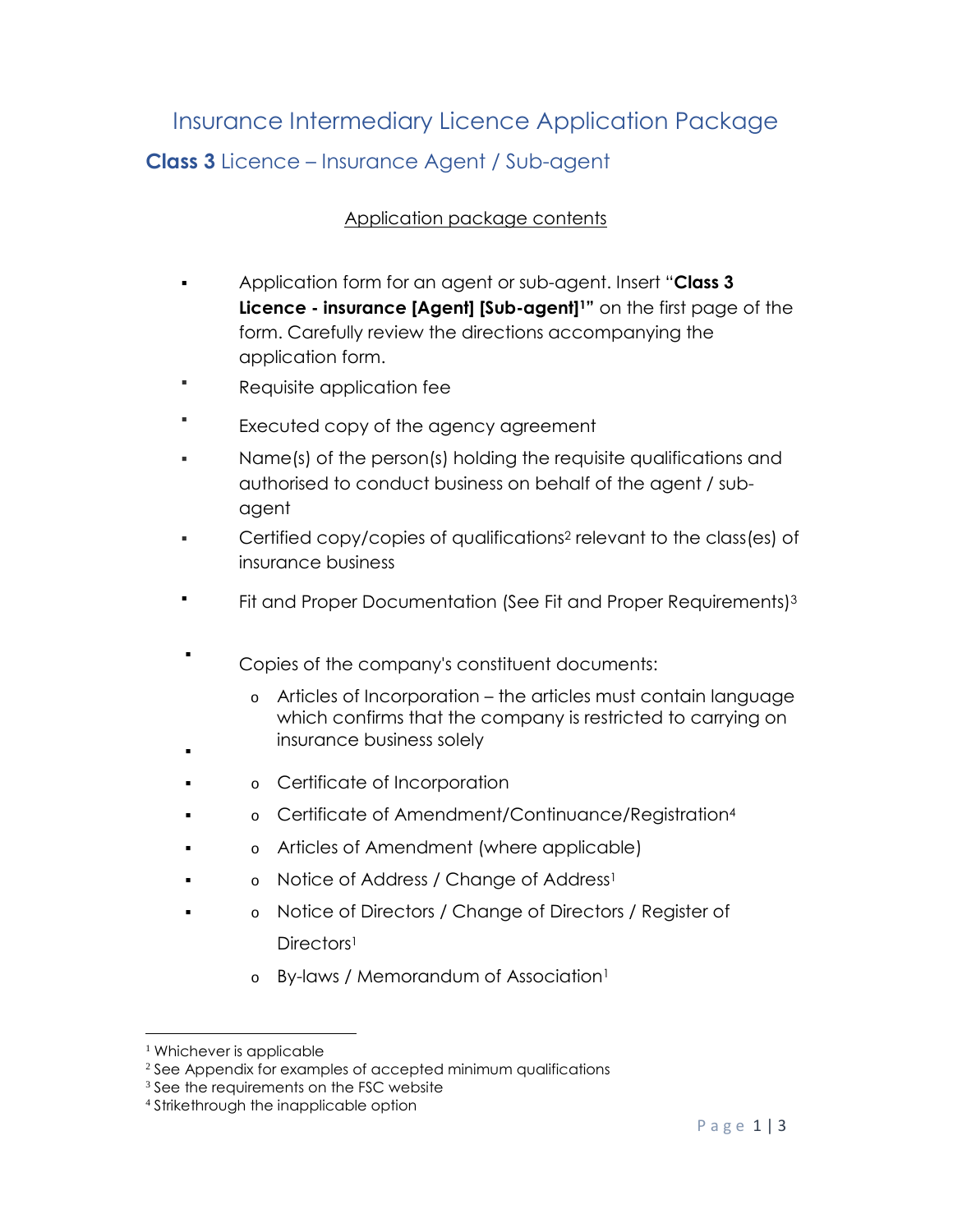- o Register of beneficial owners
- In the case of a person who was, before 17th February, 1997, carrying on business in Barbados as an insurance intermediary, written evidence that he/she conducted such business in a sound and proper manner<sup>5</sup>
- **•** Other supporting documents<sup>6</sup>

<sup>5</sup> Evidence may include references from relevant insurers or persons

<sup>6</sup> Attach a list of the other documents